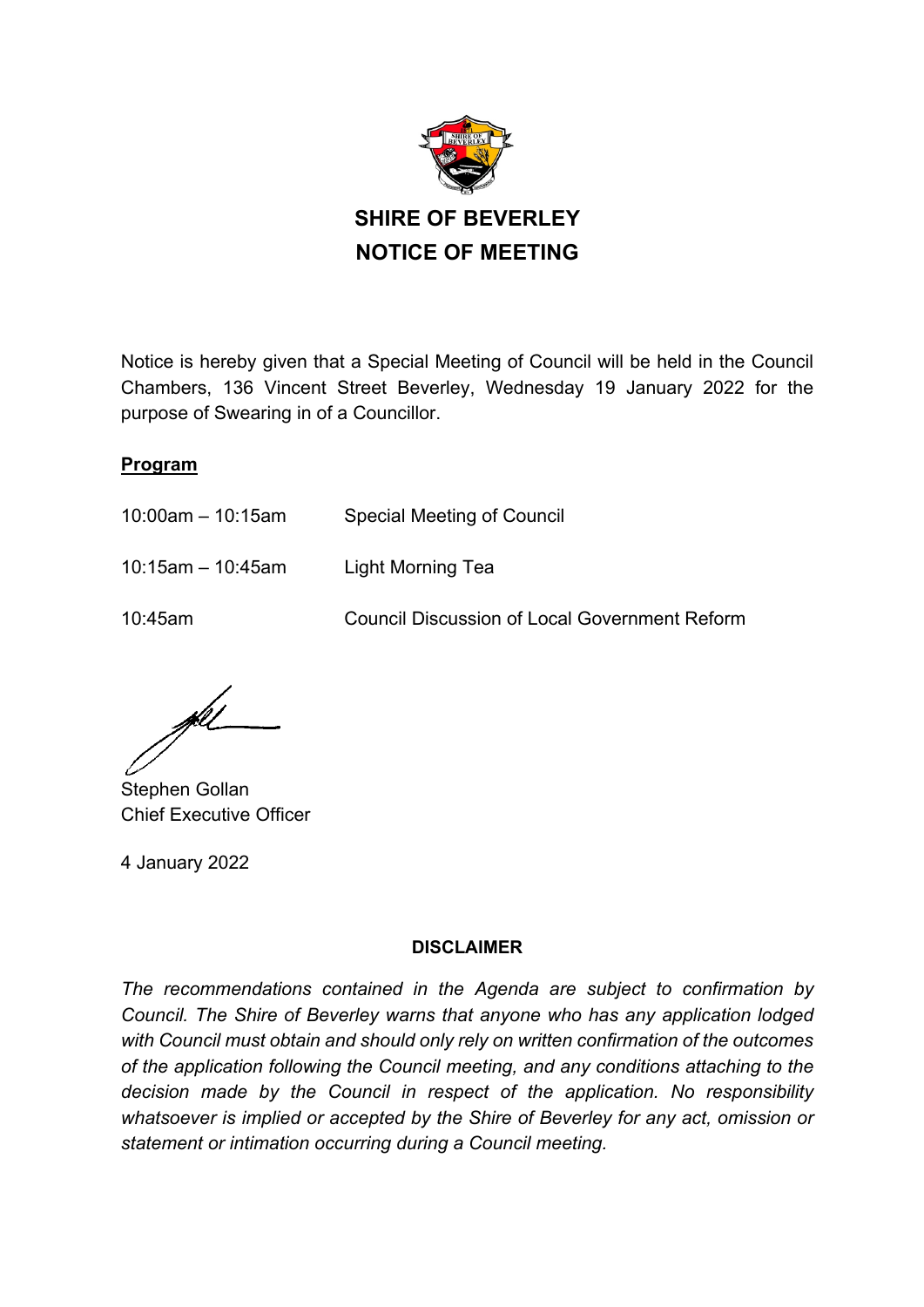

## **19 JANUARY 2022**

# **SPECIAL MEETING of COUNCIL**

## **AGENDA**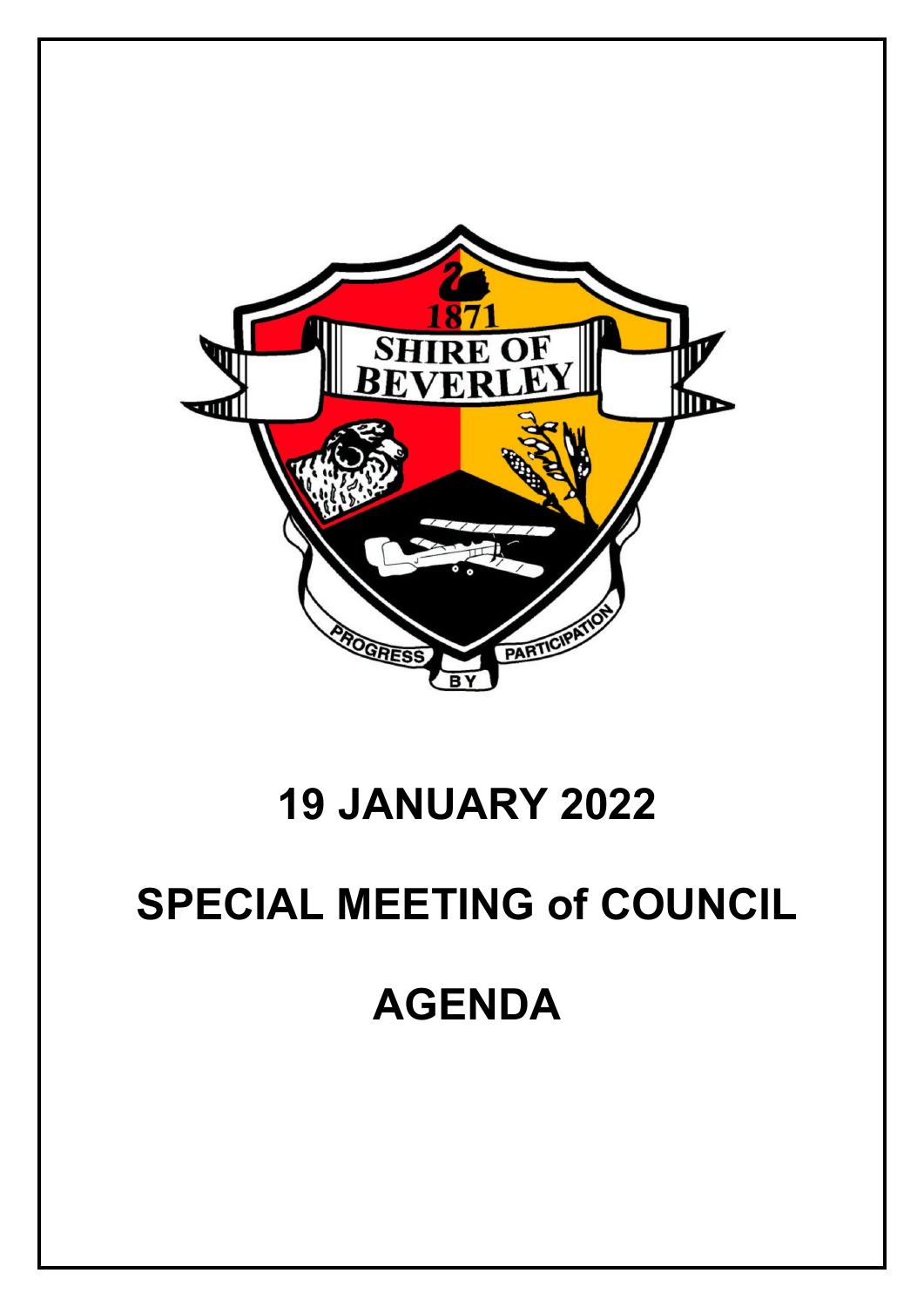### **CONTENTS**